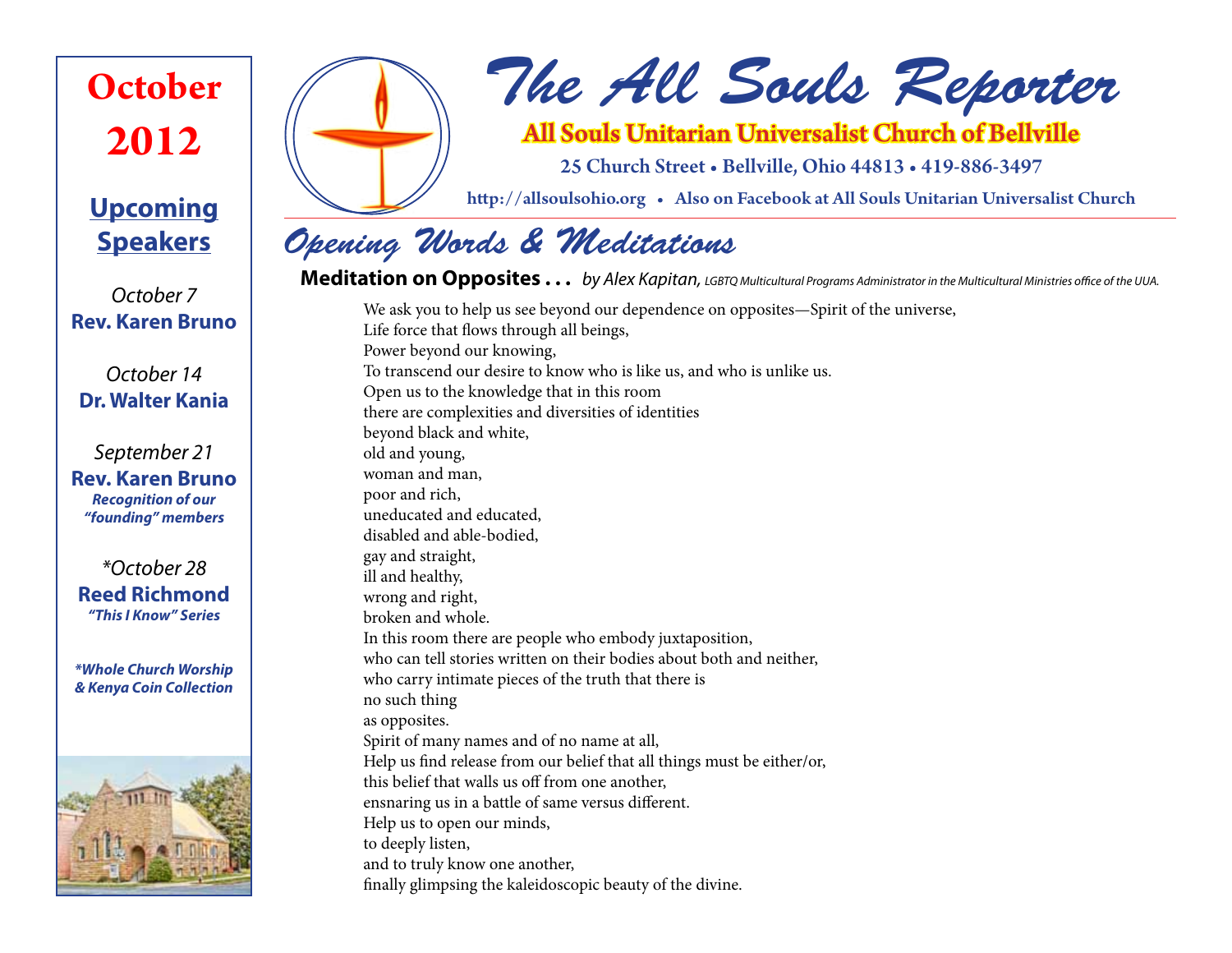# *October Calendar*

### **EVERYONE IS INVITED TO ALL ACTIVITIES ALL ACTIVITIES ARE AT THE CHURCH UNLESS OTHERWISE NOTED**

#### **October**

**7 Sunday** 9 am Adult Religious Education "A Chosen Faith"

#### **10:30 am Speaker: Rev. Karen Bruno** *"Nurturing"*

Do you spent too much time caring for others and forget to nurture yourself? If so, be sure to come to church October 7th. Karen will exploring the ways we give too much and how to take time for self care.

 Karen Bruno is part time pastoral care minister at Bellville All Souls Unitarian Universalist Church. She attended Drew Theological School and was ordained by the United Church of Christ in 2002. Now retired from her full time career, she is thrilled to be working at Bellville All Souls. She lived in Ohio for her high school and college years and then returned to Ohio in 2011 following her early retirement from Denver Human Services, where she worked for 21 years. Many other jobs in various programs bring her total to about 30 years in Social Service agencies of all types. In addition, Karen has worked as church pastor, hospice chaplain and religious educator. She and her wife Chris currently live in Mount Gilead.

 *Craft work following the service (making things for Nov. Rummage Sale)*

|     |      | Monday 6:30 p.m. Living Lotus Sangha (see Jackie Moore)                              |
|-----|------|--------------------------------------------------------------------------------------|
| -13 | Sat. | 3:30 p.m. Family fUUn Night: Potluck & Apple Cider at the Hansen's (see Liz or Eric) |

14 **Sunday** 9 am Board Meeting (all are invited)

 **10:30 am Dr. Walter Kania** *"Where The Christian Right Went Wrong"*

 Dr. Walter Kania is a licensed Clinical and Consulting Psychologist. He holds a Ph.D. from Michigan State University. He has maintained an active Clinical and Consulting practice. He also holds a Master of Divinity degree from Texas Christian University. He is ordained in the Congregational Church (United Church of Christ), and The Christian Church (Disciples of Christ). He has served on the faculties of Texas Christian University, Bethany College, The Ohio State University, and The Renaissance Academy of Florida Gulf Coast University. He is the author of four books, "Healthy Religion," "A Believable Bible," and "A Credible Christianity."

2 pm Social Action: Putting up AIDS Remembrance Flags at the Health Department & ARC on Park Ave. West (both to come down on Saturday)

20 Saturday 9 am-4 pm Sister Paulette Schroeder and Jonie Setzler present the peace program: "A Heart of Nonviolence: Making Room for Peace at Home and in the World"

 *There is a cost to attend. Reservations Requested. Contact Liz Hansen at 614-378-6476 for more info.*

7:30 p.m. Highlands Concert: Tannahill Weavers (see Melanie or Fate for ticket information)

#### **21 Sunday 10:30 am Rev. Karen Bruno** *Special Service: "Vision"*

Did you know that this church was closed for several years in the 1980s? Did you know that a small group of people got together and revitalized this church? Come hear stories and honor those who saved this church for US.

| 22           | Monday | 6:30 p.m. Living Lotus Sangha (see Jackie Moore)                                     |  |  |
|--------------|--------|--------------------------------------------------------------------------------------|--|--|
|              |        | Thurs 6 p.m. Trick or Treat in Bellville: Volunteers to hand out candy at the church |  |  |
| -27          | Sat.   | 5 pm All Souls Halloween Party (Potluck, Church to provide Ham & Bean Soup)          |  |  |
|              |        |                                                                                      |  |  |
| $\mathbf{A}$ |        |                                                                                      |  |  |

Reed Richmond

**28 Sunday** 9 am Adult Religious Education "A Chosen Faith"

 **10:30 am Reed Richmond** *This I Know: It's Mothers All the Way Down*

 In the first of the "This I Know" series by All Souls members, Reed presents the "Great Story" of creation (it's all about Mothers).

#### *\*Whole Church Worship/Kenya Coins Collection*

| <b>Birthdays for</b> |  |
|----------------------|--|
| <b>October</b>       |  |

- 19 Mary Ellen Black Levi Waltz 27 Renie Maginniss 29 Avery Smith
- 31 Martha Spohn Lydia Kruse

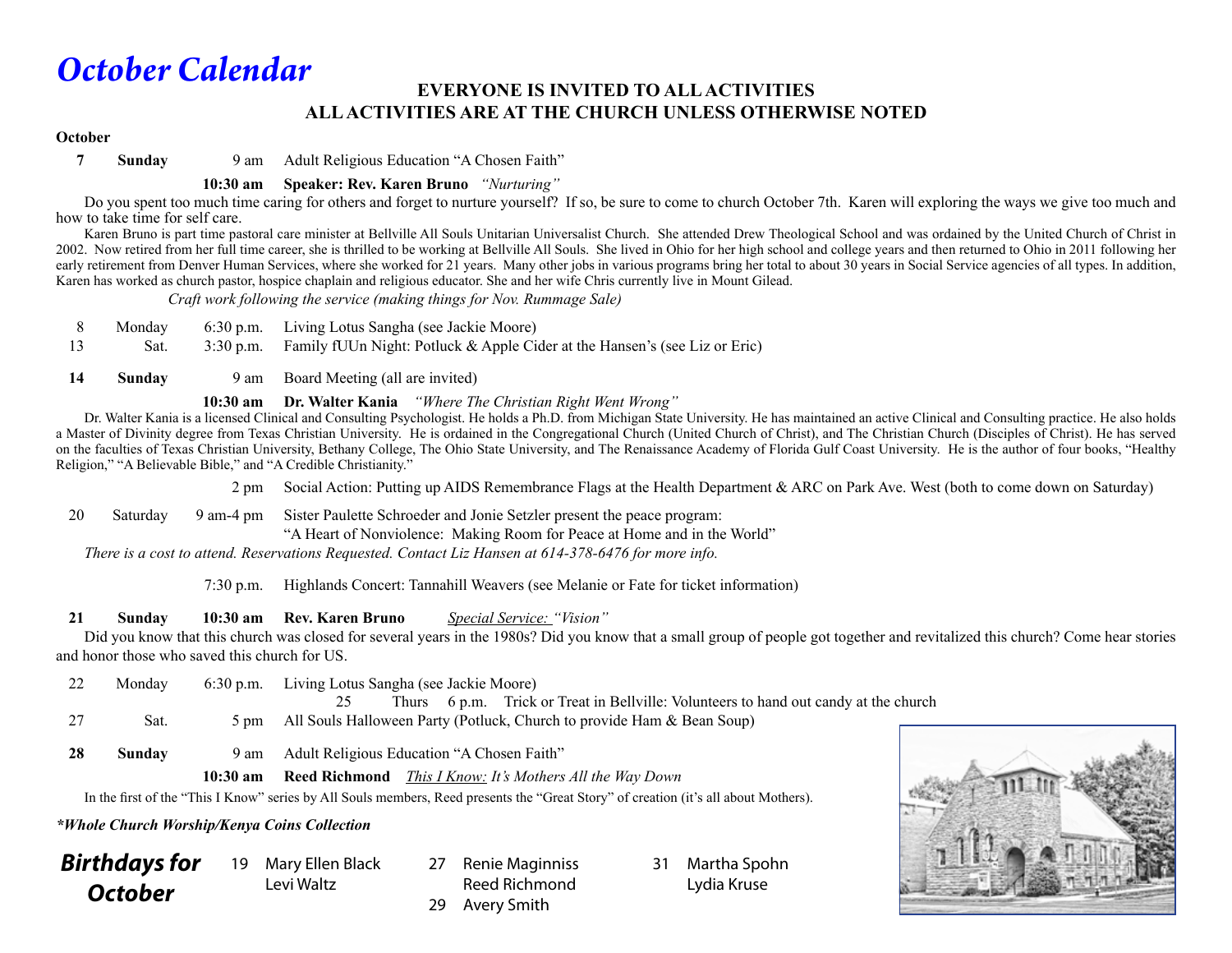## **September 2012 Financial Report**

### **Revenue**

| Collection                      |              |
|---------------------------------|--------------|
| Offering                        | \$<br>686.90 |
| Pledges                         | 1,735.00     |
| <b>Total</b>                    | 2,421.90     |
|                                 |              |
| Huruma Foundation (Kenya Coins) | 120.65       |
|                                 |              |
| <b>Expenses</b>                 | 2,778.99     |
|                                 |              |
|                                 | - <357.09>   |

Average Attendance in August: 47

The cleaning of the outside of the church in late August was pre-approved by the Board and not reflected in expenses. \$3,706 came from savings and \$1,194 from the last rummage sale for \$4,900. This was less than we had anticipated taking from savings.

| <b>September Pledge Report</b>                                                                                            |            |                   |  |  |  |  |  |
|---------------------------------------------------------------------------------------------------------------------------|------------|-------------------|--|--|--|--|--|
| Pledged                                                                                                                   | Paid       | Difference        |  |  |  |  |  |
| \$1,787                                                                                                                   | \$1,735    | $-$ \$52 < 2.9% > |  |  |  |  |  |
| <b>2012-2013 Fiscal Year</b>                                                                                              |            |                   |  |  |  |  |  |
| Pledged                                                                                                                   | Paid       | Difference        |  |  |  |  |  |
| \$5,194                                                                                                                   | \$5,011    | $-$183 < 3.5\%$   |  |  |  |  |  |
| 2012-2013 Pledges Received                                                                                                |            |                   |  |  |  |  |  |
| 19 Units                                                                                                                  | 27 Members | \$20,104          |  |  |  |  |  |
| There is still time to turn in your pledge for the 2012-2013 fiscal year. Please<br>see Mike Garber for more information. |            |                   |  |  |  |  |  |

*Monthly and Fiscal Year financial reports are from Treasurer Chuck Rhodes. Please see Chuck is you have any questions. The Pledge report is done by Pledge Chair Mike Garber.*



## **Trick or Treat Night Volunteers**

Bellville's Trick or Treat Night is **Thursday, October 25, at 6 pm.** The church will be handing out treats at the side door. If you would like to volunteer, see Judy Shaffer.

**PLEASE**: *Everyone bring a bag of goodies to the church prior to Oct. 25 so we have plaenty to give out!*

### **Social Action: AIDS/HIV Awareness**

We need several volunteers to show up on **October 14 at 2 p.m.** at the Health Department in Mansfield (corner of Lexington Ave. & Sterkel Blvd.) to hang flags in remembrance of AIDS victims for AIDS/HIV Awareness Week. We will also hang flags at the ARC on Park Ave. West. We will also take the displays down on Saturday, Oct. 20. See Reed to volunteer!

### **Ann Kilgore recovering from knee replacement surgery**

Ann is in rehab and here is where she is staying:

Kingston of Ashland 20 Amberwood Parkway Ashland, OH 44805

Since Ann may be back before she can get a card there, her home address is: 401 S Main St. Apt. #6, Bellville OH 44813

### **Living Lotus Zen Sangha**

We meet the **2nd & 4th Mondays, 6:30 pm-8:30 pm** at the church, everyone is welcome to join us.

Beginning in September and continuing through the next several months, Sensei Dean Williams will be focusing the Dharma talks on the new "Living by Vow: A Practical Introduction to Eight Essential Zen Chants and Texts," text by Shohaku Okumura.

For more information please visit our website at:

www.livinglotuszensangha.com

or find us on facebook under Living Lotus Zen Sangha.

Thank you, Jackie Moore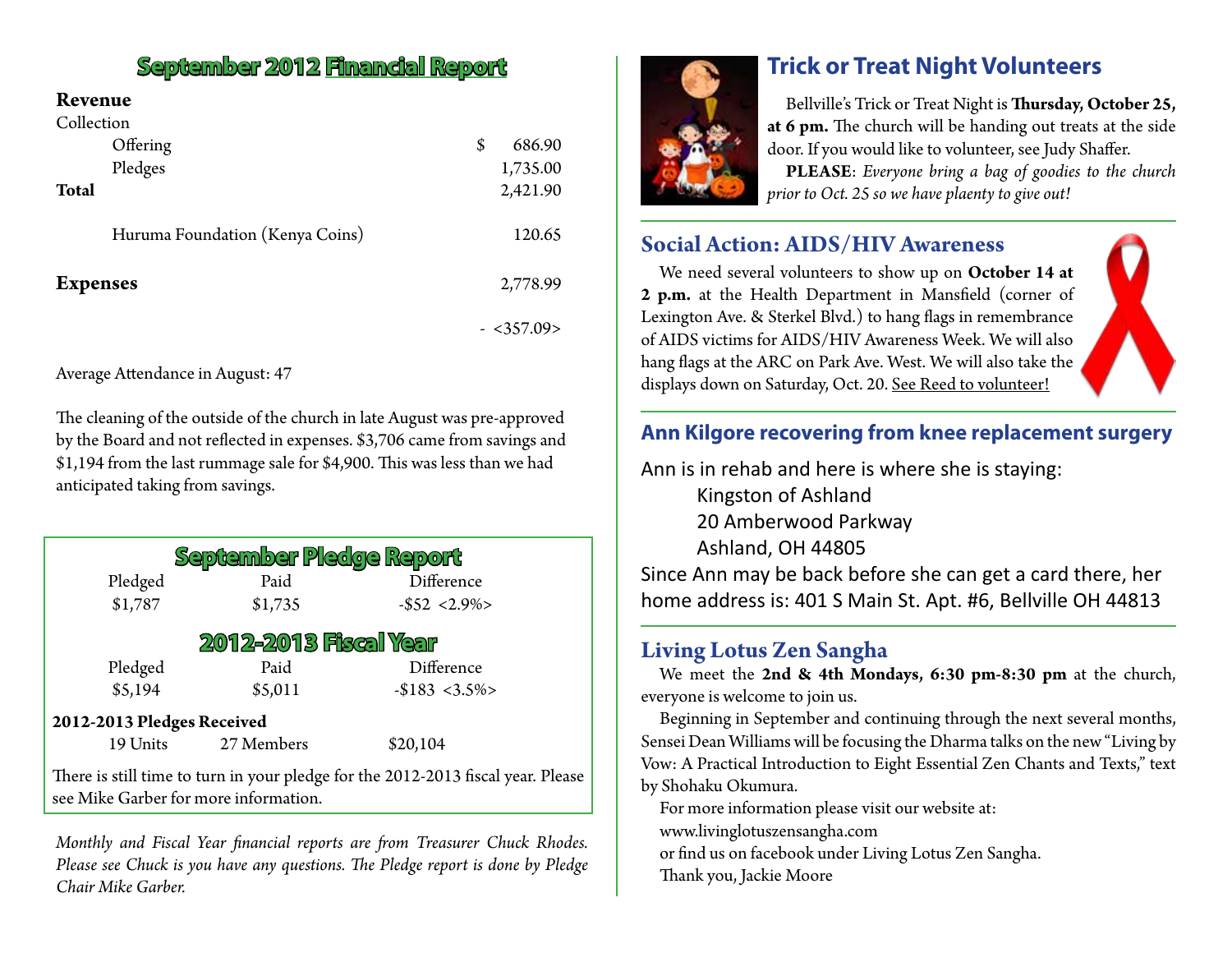### **HIGHLANDS OF OHIO OCTOBER CONCERT**



**Tannahill Weavers** Traditional Music from Scotland **Saturday, October 20, 7:30 pm** Unitarian Universalist Church, Bellville Tickets: \$15 (please pay in advance as seating will be limited). You can call 419-522- 5058 and leave message or email us at highlands@neo.rr.com to reserve tickets.

The Tannahill Weavers are one of Scotland's premier traditional bands. Their diverse repertoire spans the centuries with fire-driven instrumentals, topical songs, and original ballads and lullabies. Their music demonstrates to old and young alike the rich and varied musical heritage of the Celtic people.

These versatile musicians have received worldwide accolades consistently over the years for their exuberant performances and outstanding recording efforts that seemingly can't get better...yet continue to do just that. The Tannahills have turned their acoustic excitement loose on audiences with an electrifying effect. They have that unique combination of traditional melodies, driving rhythmic accompaniment, and rich vocals that make their performances unforgettable. As the Winnipeg Free Press noted, "The Tannahill Weavers - properly harnessed - could probably power an entire city for a year on the strength of last night's concert alone. The music may be old time Celtic, but the drive and enthusiasm are akin to straight ahead rock and roll."

Born of a session in Paisley, Scotland and named for the town's historic weaving industry and local poet laureate Robert Tannahill, the group has made an international name for its special brand of Scottish music, blending the beauty of traditional melodies with the power of modern rhythms. The Tannahill Weavers began to attract attention when founding members Roy Gullane and Phil Smillie added the full-sized highland bagpipes to the onstage presentations, the first professional Scottish folk group to successfully do so. The combination of the powerful pipe solos, Roy's driving guitar backing and lead vocals, and Phil's ethereal flute playing breathed new life into Scotland's vast repertoire of traditional melodies and songs. Over the years the Tannies have been trailblazers for Scottish music, and their tight harmonies and powerful, inventive arrangements have won them fans from beyond the folk and Celtic music scenes.





**COME DRESSED IN YOUR HALLOWEEN COSTUME! Saturday, October 27, starting at 5 p.m.** AT THE CHURCH (Fellowship Hall) Please bring a covered dish to share (and treats) Church will provide ham & bean soup and cornbread Carved or Decorated Pumpkin Contest/Games/Scary Movie (?) For more info. call Bruce at (419) 886-4797

### **Highway CleanUp Thanks**

I want to thank everyone who helped with the HighWay CleanUp Project this last Sunday: Karen, Brian, Jacki, Aloys, Corby, Melanie, Levi, Linda & Mandy who stayed with the kids. We collected 8 bags of Trash & 6 of Recyclables. A job well done! Thank You, *Ché Sahara*

**Our Club Display at the Bellville Street Fair took "Best of Show." Congratulations to the many people who contributed to this beautiful flowers and garden items display.**

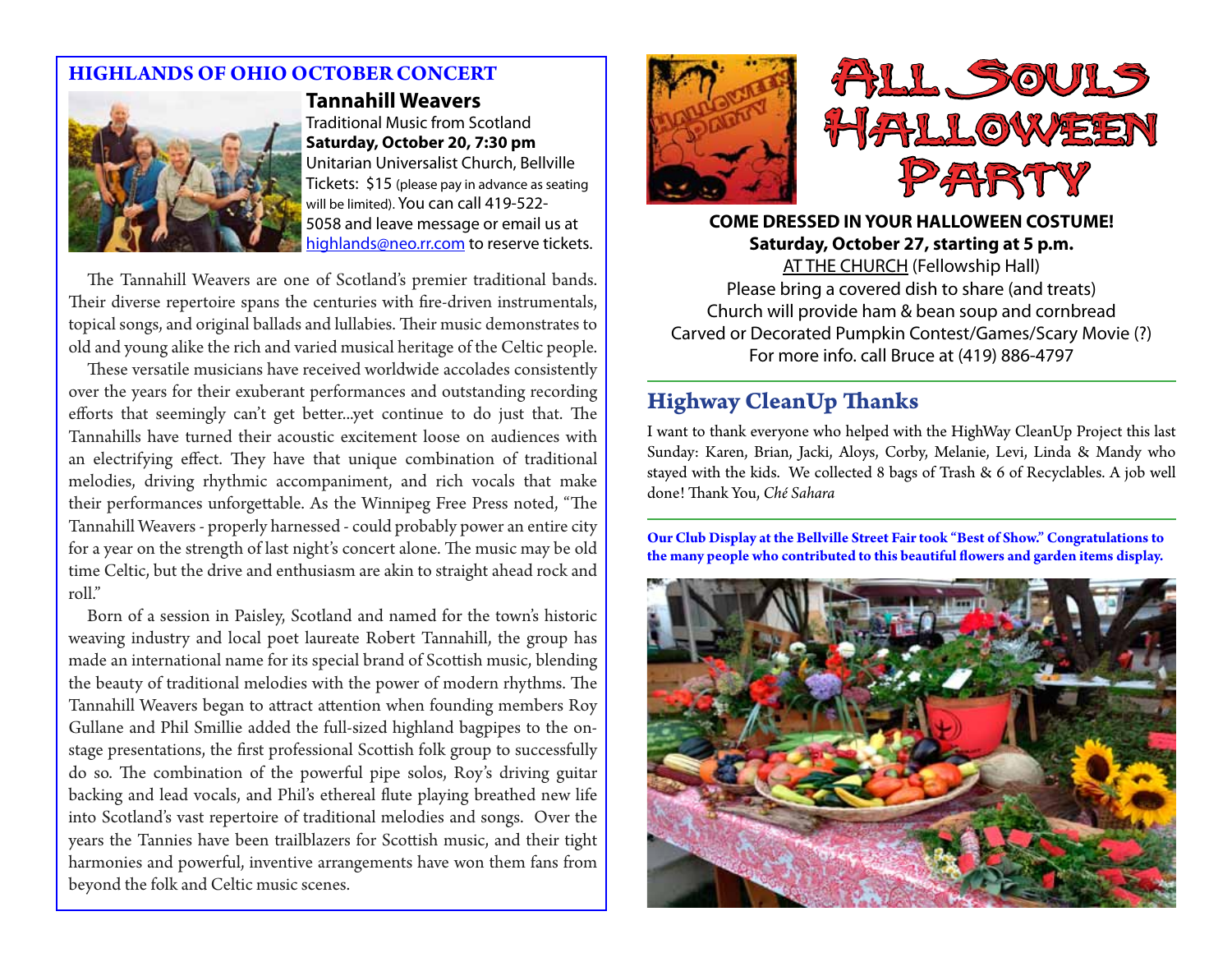## **Religious Education**

*Remember that Children's weekly RE now begins at 9 a.m. Adult RE is currently meeting at 9 a.m. to discuss "A Chosen Faith." Please join us at anytime (except 2nd Sunday which is the Board meeting).*

### *Peace Retreat*

On Saturday, October 20th, Sister Paulette Schroeder and Jonie Setzler will be facilitating a day long retreat entitled "A Heart of Nonviolence: Making Room for Peace at Home and in the World". You may remember Sister Paulette presenting our Sunday Sermon about her peace work in Palestine.

The retreat will start at 9:00 am (registration begins at 8:30) and end at 4:00 pm. The fee is \$15 for materials only OR \$20 for materials plus lunch (vegetarian options included). If this amount is out of your reach, please talk with Liz Hansen to work something out, we don't want the fee to stop anyone from attending.

If you would like more information, please see the events section of our Facebook Page, the brochure at church or talk with Liz Hansen. Please register early as the number of participants is limited.

## *Family fUUn Night, Oct. 13*

### Please join us for Family f UUn night, Saturday, October 13<sup>th</sup> at 3:30!

All Souls are invited to join us for our monthly Family f UUn Night! This month we'll be meeting at Liz & Eric Hansen's farm. We will be pressing apple cider on our homemade press, touring our solar home & having a potluck dinner! Please note we are starting earlier than usual!

Please bring: \* Potluck dish to share \* Your own table service (we have a few extras, but probably not enough) \* Lawn/folding chairs & if a few folks could bring folding tables that would help \* Warm clothes/boots – we plan to be outside most of the afternoon \* feel free to bring fresh apples if you have access to some (we should have plenty, but taste testing different varieties is fun)

We will be pressing the cider and having dinner at Eric's dad's adjoining property. We will head over to our home to do a tour at 4:45 (please plan to arrive before then if you want to hear the details of how our off-the-grid solar home runs). We'll then return to Eric's dad's for dinner by 6.

Directions will be available at church on the 7th or contact Liz for directions - lizhugenb@hotmail.com or 614-378-6476.

### **FUNDRAISING LETTER FROM RUTH MOODY'S GRANDSON**

Dear Friends at All Souls UU Church,

My name is Sam; hopefully you know me or have heard of me through Ruth Moody (my grandma). If not this letter can be flipped over and used as scrap paper. I am asking for help with funding to get me to the West Bank, support me as I work for peace and reconciliation between Palestinians and Israelis, and then help me return home to my loved ones in one peace (pun intended).

The organization I am currently working for and would represent in Palestine / Israel is Michigan Peace Team (MPT) – *michiganpeaceteam.org*. They have been sending small "peace teams" to conflict areas like the West Bank, Panama and Juarez, Mexico for twenty years.

This fall there are five of us going to the West Bank. John, Katrina and I are in our twenties. I wish you all could meet them; they are incredible young people with a passion for justice. Tom and Mary have been there before, they will be our team anchors, guiding us to our new home.

In the West Bank we will do many things, including helping Palestinian farmers harvest olives, participate in peaceful demonstrations, help reduce or prevent violence, and do our best to tell the stories of people living in conflict as journalists and photographers. As lovers of culture and history we would also be remiss if we did not take some personal time to explore the region, and soak up as much music, art, and hummus as possible.

In closing, this letter is intended to fundraise on behalf of Katrina, John and I. We need to raise \$14,000 in order to cover our flights, on-the-ground transportation, and room and board. To date we have raised nearly \$12,000 – so we are close. That is the total cost for all of us to spend 2 months in Palestine / Israel, to bring our skills to bear in the area of conflict transformation, and to come home brimming with stories from the lives we encountered there.

We would appreciate any amount you would be able to donate to our cause, and the cause of MPT in general. I encourage everyone regardless of fiscal participation to join us in our journey. Share this letter – or email – with your friends. Send us questions, follow our blog (mptinpalestine.blogspot.com), ask us for pictures, etc... We would be so happy to come to you, after our time in the West Bank, and give a talk and share our images.

If you would like to contribute please send a check to Michigan Peace Team (which is a 501c3 nonprofit), with the designation **Sam / Palestine / Israel** on the memo line, to the following address: 808 W. Barnes Ave, Lansing, MI 48910 You may also donate online through MPT's website... click on the Donate for Good link in the upper right-hand corner of the main page. Make sure to designate the funds are going to **Sam / Palestine / Israel.** Kindest Regards,

Sam email: samuel.jkw@gmail.com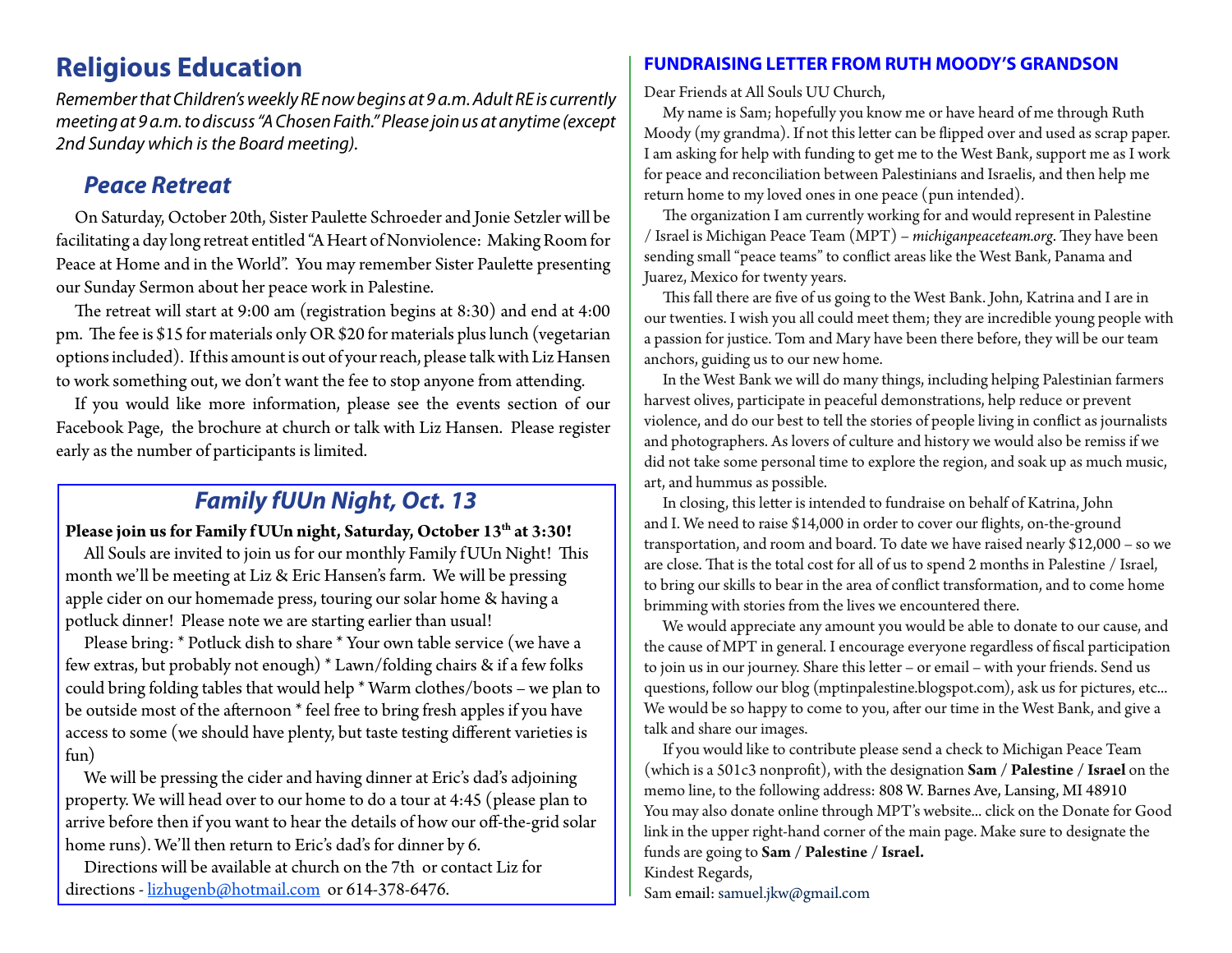# **Just a Little Humor for Your Newsletter**



**Yin/Yang Cats "There he is!"**

## **IDIOT SIGHTINGS**

I live in a semi rural area. We recently had a new neighbor call the local township administrative office to request the removal of the DEER CROSSING sign on our road. The reason: "Too many deer are being hit by cars out here! I don't think this is a good place for them to be crossing anymore."

My daughter went to a local Taco Bell and ordered a taco. She asked the person behind the counter for 'minimal lettuce.' He said he was sorry, but they only had ice-burg lettuce.

I handed the teller at my bank a withdrawal slip for \$400. I said "May I have large bills, please." She looked at me and said "I'm sorry sir, all the bills are the same size."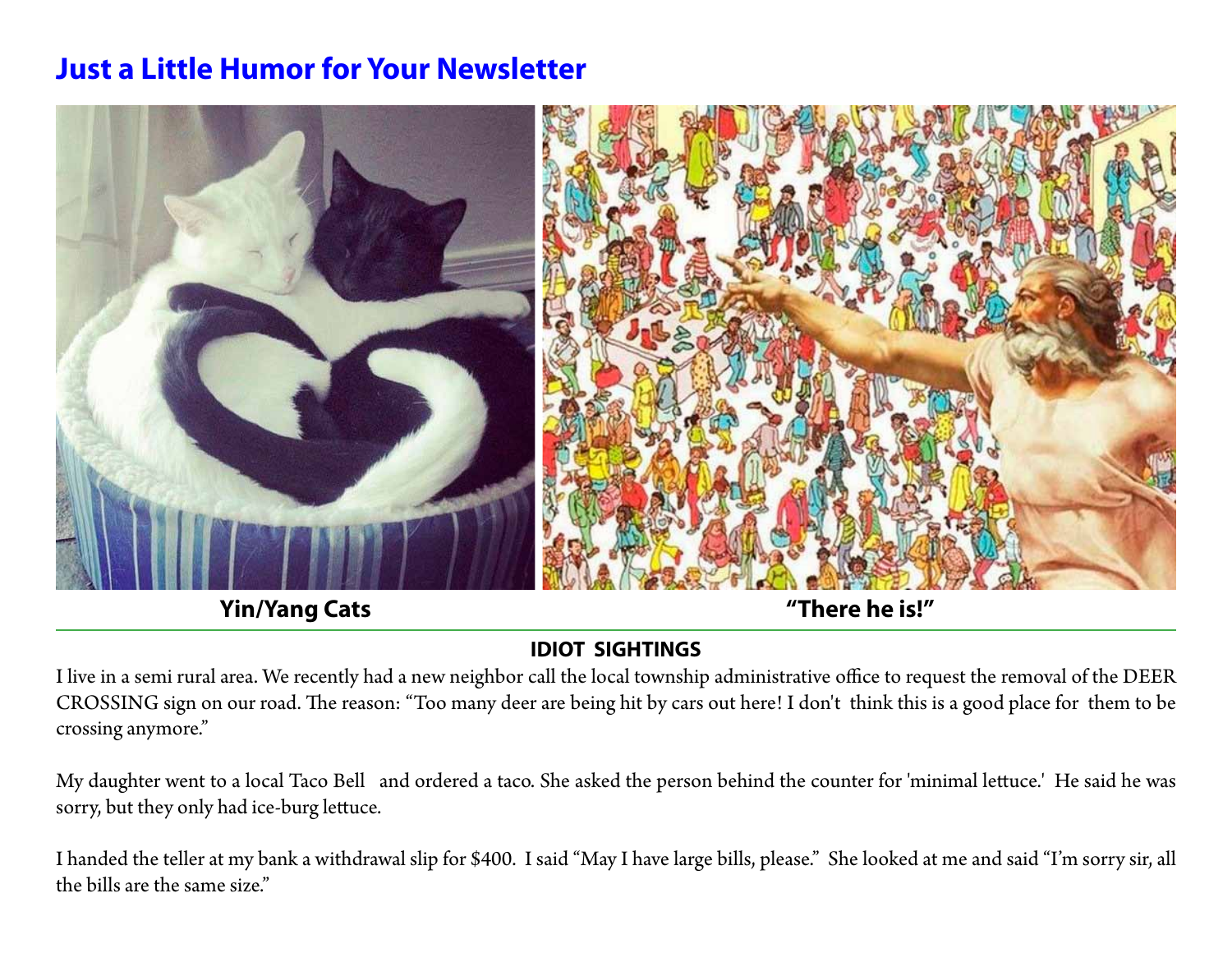On Oct. 28, Reed Richmond will give our inaugural "This I Know" talk at the Sunday service.

Many of you might be familiar with the popular "This I Believe" series on National Public Radio. According to the PBS website, "During its four-year run on NPR, *This I Believe* engaged listeners in a discussion of the core beliefs that guide their daily lives. We heard from people of all walks of life — the very young and the very old, the famous and the previously unknown."

The pulpit committee would like to invite UU members and friends to consider creating a talk for us to deliver at a Sunday service. You can decide when you'd like to do it, sometime in the coming year, even as soon as November or December. We figure that we have dozens of people who have lived thoughtful and interesting lives. We would like to hear you give a talk in which you focus on one particular thing that you have come to know so far in your life. We can all benefit from each other's wisdom and insight.

Reed's talk is going to be "It's Mother's All the Way Down," a nifty title about the "Great Story" of creation that needs to be heard and shared with all thinking people. The story of life on Earth is one of Reed's passions.

If you have an idea for a "This I Know" talk, please contact Pulpit Committee chair Joan Richmond. Or, maybe there's someone you'd like to hear, so nominate him or her. Then Joan can ask him or her about it. Joan can be contacted by phone at 419-886-4365 or by email at joan richmond@ me.com

### **Other Announcements**

**More Social Action:** Please bring scarves, gloves, hats, and mittens for winter wear and place in the box at the back of the Felllowship Hall to be delivered to the Bellville Neighborhood Outreach Center. Donations can be made at anytime up to and including **Nov. 4**.

#### **Cards and Letters to Tom Miller:**

Tom Miller c/o SHARON BROOKS 920 Sharon Valley Road #311 Newark,OH 43055

### *"This I Know"* **CRAFTING DAYS: Making items for sale at the Nov. 10 Bazaar!**

Hello friends & members of All Souls,

I'd like to help coordinate some crafting days and items to sell at the holiday bazaar on November 10th. I've been keeping my eye out for relatively easy projects and have found a few that I think will work out great and hopefully sell well too! Most of the projects can be done by folks with no previous crafting/sewing experience. If you can trace, cut, fold, glue OR stitch a single stitch you are qualified to help out (and if you can't, that's okay, join us for the fellowship anyway!)! Just a quick overview of a few of the ideas I've stumbled across this year. Samples are hanging in the basement on a small bulletin board on the back wall.

- **1. Mini winter beanie hats as ornaments** in local school colors. Using yarn, NO SEWING - cut and loop and tie and you are done!
- **2. Mini winter mittens as ornaments** in local school colors. Using felt. Minimal amount of hand stitching.
- **3. Fabric gift bags**. Sewing in straight lines only! Just sew up the sides & sew down the top edge & that's it.
- **4. Paper star ornaments** a MUCH easier pattern than last year, just glue the edges together. I promise it won't take a day just to learn how to make them!
- **5. Felt poinsettia/flower pins and hair clips** requires only a couple stitches

Here are a couple of dates I'd like to throw out:

- Sunday, October 7th after service (no sewing machines this day)
- • Tuesday, October 16th 9am -12 (or later! Bring sewing machines if you'd like)
- • Sunday, October 28th 9am during children's RE (no sewing machines this day)
- • Wednesday November 7th, 9am 12 (last day before the bazaar! Bring sewing machines if you'd like.)

If you would like to host an evening crafting time, please let me know (evenings don't work very well for our family). The projects are pretty simple so you could learn them in just a few minutes and then teach them to others. If there is another time that would work out well for you, let me know and we can try to get a group together!

If you are a crafter, now is the time to raid your closet for:

- Felt (particularly in local school colors, red & cream for poinsettias, any color for other flowers)
- Yarn (particularly in local school colors, I have plenty of scarlet & gray yarn)
- Holiday or festive fabric for gift bags
- • Ribbon for gift bags (sewn into the seam)
- Glitter (for the paper stars)
- • Old buttons (for the flowers, particularly buttons with a single loop hole on the backside of the button)

Please let me know if you have any other ideas for crafts to make! *Liz Hansen*